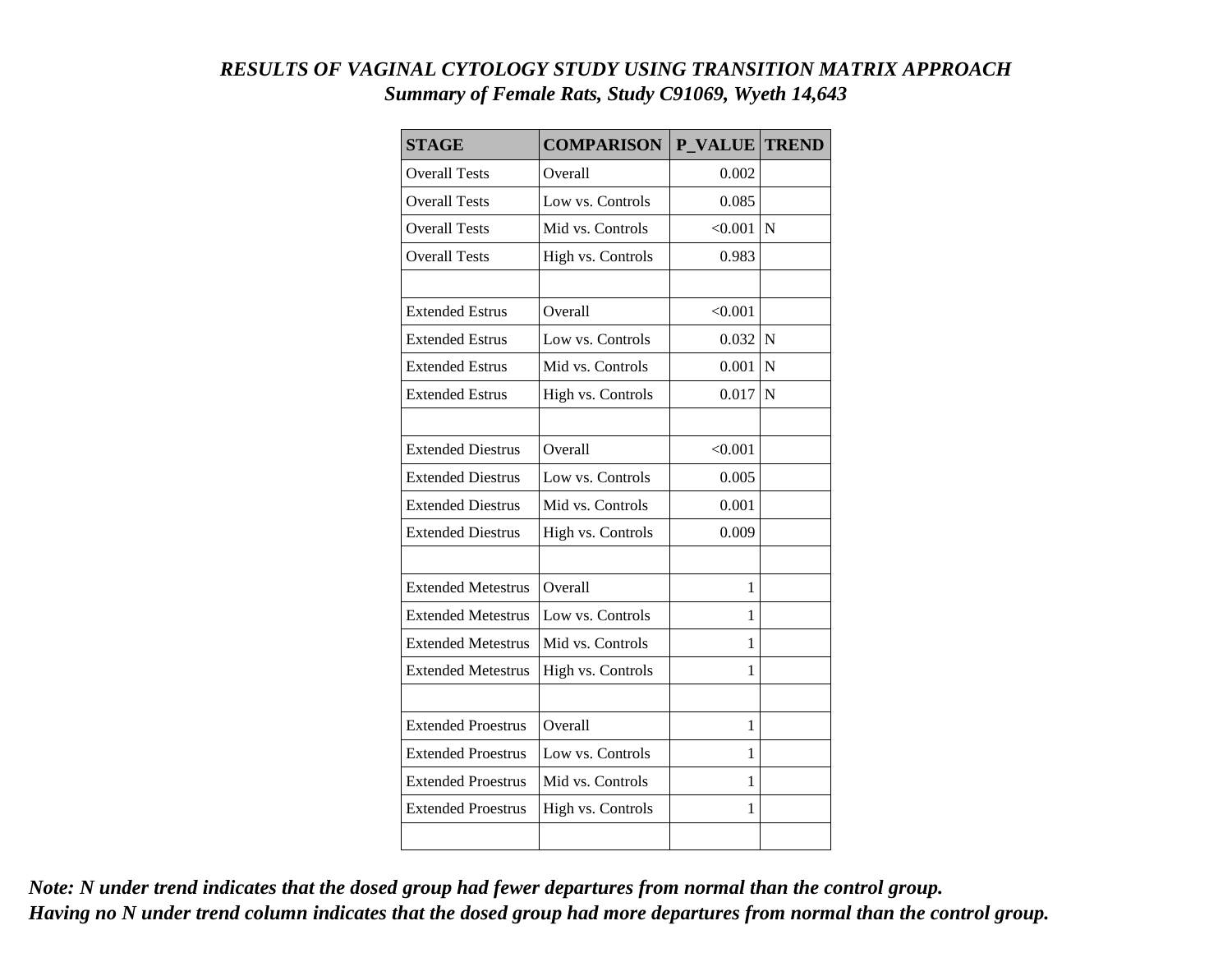## *RESULTS OF VAGINAL CYTOLOGY STUDY USING TRANSITION MATRIX APPROACH Summary of Female Rats, Study C91069, Wyeth 14,643*

| <b>STAGE</b>            | <b>COMPARISON</b> | P VALUE TREND |   |
|-------------------------|-------------------|---------------|---|
| <b>Skipped Estrus</b>   | Overall           | 0.572         |   |
| Skipped Estrus          | Low vs. Controls  | 0.316         | N |
| <b>Skipped Estrus</b>   | Mid vs. Controls  | 0.319         | N |
| <b>Skipped Estrus</b>   | High vs. Controls |               |   |
|                         |                   |               |   |
| <b>Skipped Diestrus</b> | <b>Overall</b>    |               |   |
| <b>Skipped Diestrus</b> | Low vs. Controls  |               |   |
| <b>Skipped Diestrus</b> | Mid vs. Controls  | 0.934         |   |
| <b>Skipped Diestrus</b> | High vs. Controls |               |   |

*Note: N under trend indicates that the dosed group had fewer departures from normal than the control group. Having no N under trend column indicates that the dosed group had more departures from normal than the control group.*